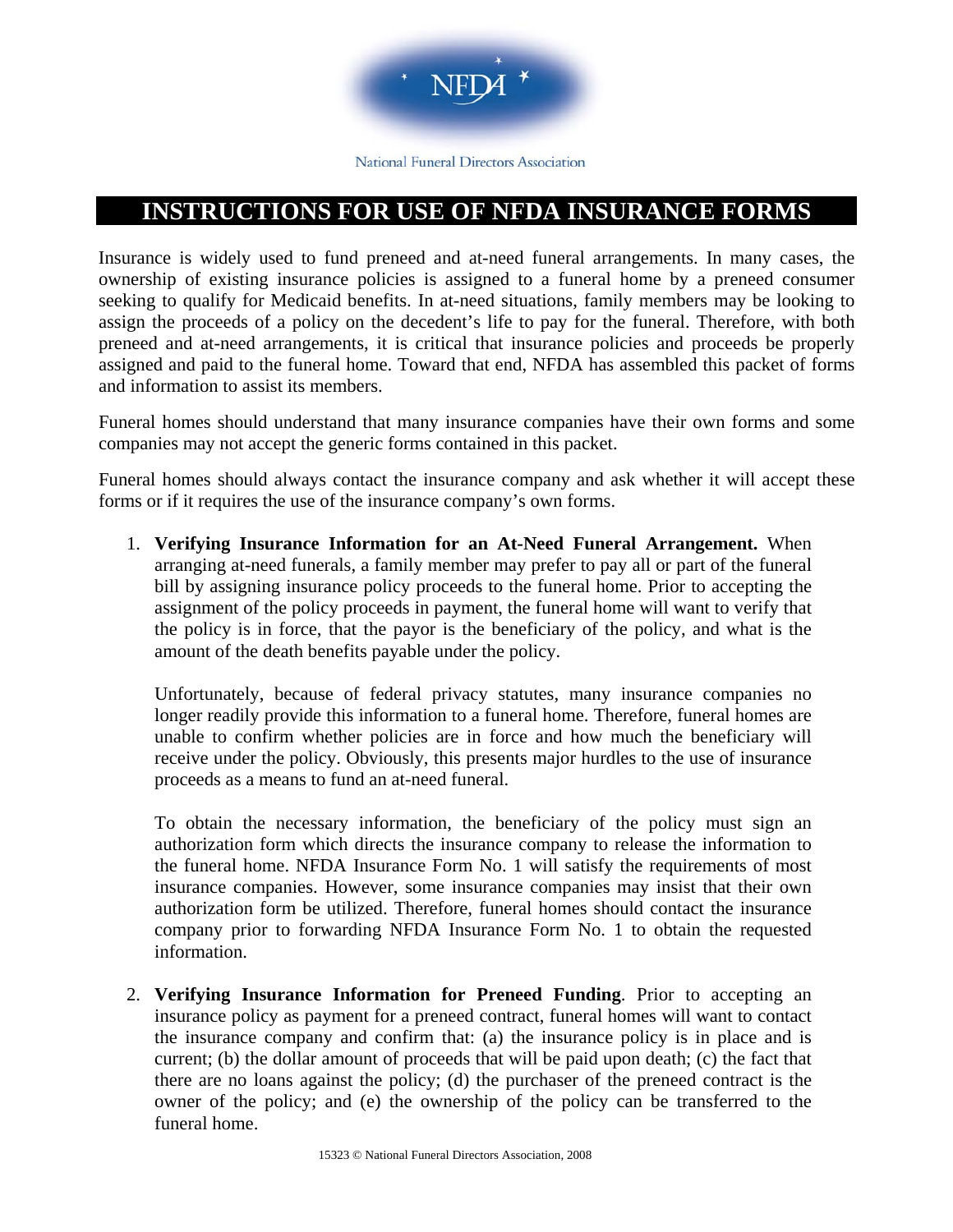As a condition of releasing this information, most insurance companies will require the written authorization of the owner of the policy. NFDA Insurance Form No. 2 is designed to provide that authorization.

- 3. **Assigning Insurance Policy Proceeds to Fund At-Need Funeral**. NFDA Insurance Form No. 3, which is entitled "Assignment of Insurance Proceeds," may be used by funeral homes when a family wishes to use insurance policy proceeds to fund an atneed funeral. Prior to submitting the Assignment of Insurance Proceeds form, the funeral home will want to verify that the policy is in place and confirm who are the beneficiaries under the policy. When obtaining this information, the funeral home should also determine if the insurance company has its own assignment forms or whether it will recognize NFDA Insurance Form No. 3 by which the beneficiary will assign policy proceeds to the funeral home to pay for the at-need funeral.
- 4. **Assigning Life Insurance Policy to Fund Preneed Contract**. When a consumer wishes to assign an insurance policy to a funeral home to fund a preneed funeral contract, it is necessary to file an assignment form with the insurance company to transfer the ownership of the policy. The first step a funeral home should undertake is to contact the insurance company and request its insurance assignment form. If the insurance company does not have its own form, the funeral home may use NFDA Insurance Form No. 4 to transfer the ownership of the policy.
- 5. **Using Surplus Preneed Funds for Spouse and Family of Medicaid Recipients**. Preneed consumers, who are Medicaid recipients, may direct that surplus funds be used to purchase preneed funeral services for a surviving spouse and preneed burial space items (casket, urn, vault, marker, opening and closing services) for immediate family members. When the Medicaid recipient makes preneed arrangements, if it is anticipated that surplus funds may remain after the funeral services are paid for, those surplus funds may be used to pay for preneed funeral services for the surviving spouse or preneed burial space items for other immediate family members. However, the key requirement is that those arrangements must be made prior to the death of the Medicaid recipient. Once that Medicaid recipient dies, it is generally **too late** to enter into preneed agreements that are paid for by the surplus funds. At that point, the only option is to return the surplus funds to the State's Estate Recovery Program.

Although it is important to enter into contractual agreements regarding surplus funds while the Medicaid recipient is still alive, the standard preneed contract forms are not designed to address surplus funds. As a result, we have prepared the Addendum to Preneed Contract which is NFDA Insurance Form No. 5. The Addendum is designed to address the many uncertainties that will arise when pre-planning using the surplus funds of Medicaid recipients.

What are the uncertainties? First and foremost, no one will know if surplus funds will exist and how much they may be. The amount of surplus funds will depend in large part on when the Medicaid recipient dies. A \$10,000.00 insurance policy assigned to a